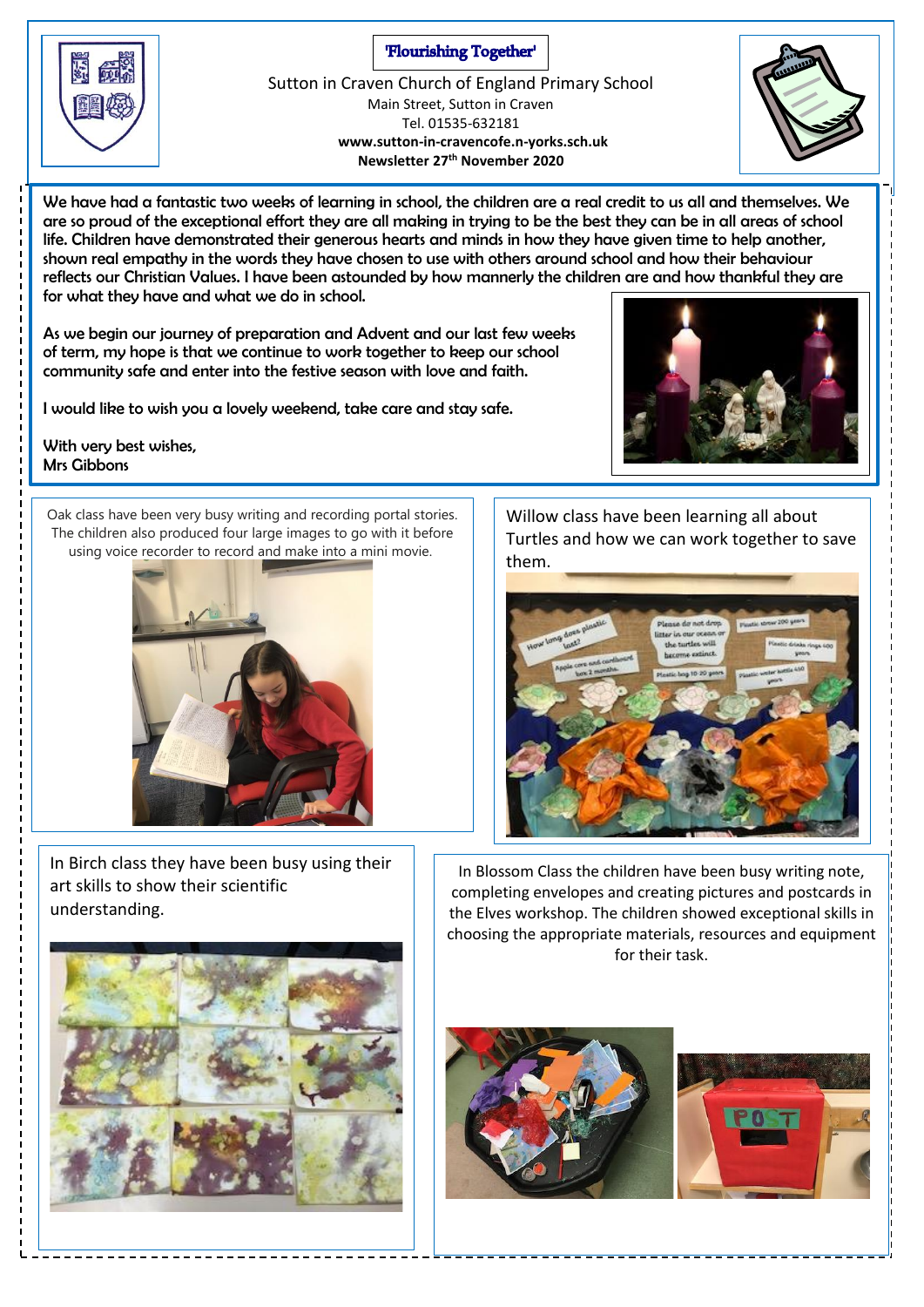# *Secret Santa and Christmas Cards*

We will be placing 2 donation boxes at each Bubble door entrances from Monday 30<sup>th</sup> November.

One will be clearly marked for Christmas Cards and the other as Secret Santa Donations.

Secret Santa will be taking place on Monday 7th and Tuesday 8th December in each class so the last day for leaving any donations will be Friday 4th December at 9am. This allows the goods to be quarantined for 72 hours ready for the children to choose on the Monday morning.

Please could you have your cards ready to drop in the box at the start of the day as opposed to sending them in your child's school book bag.

Thank you so much for your support.



#### **A note of consideration**

**Please continue to park with consideration on the roads around school. We all need to work together to ensure the safety of all, our children and families and our community. We thank you for support on this matter.**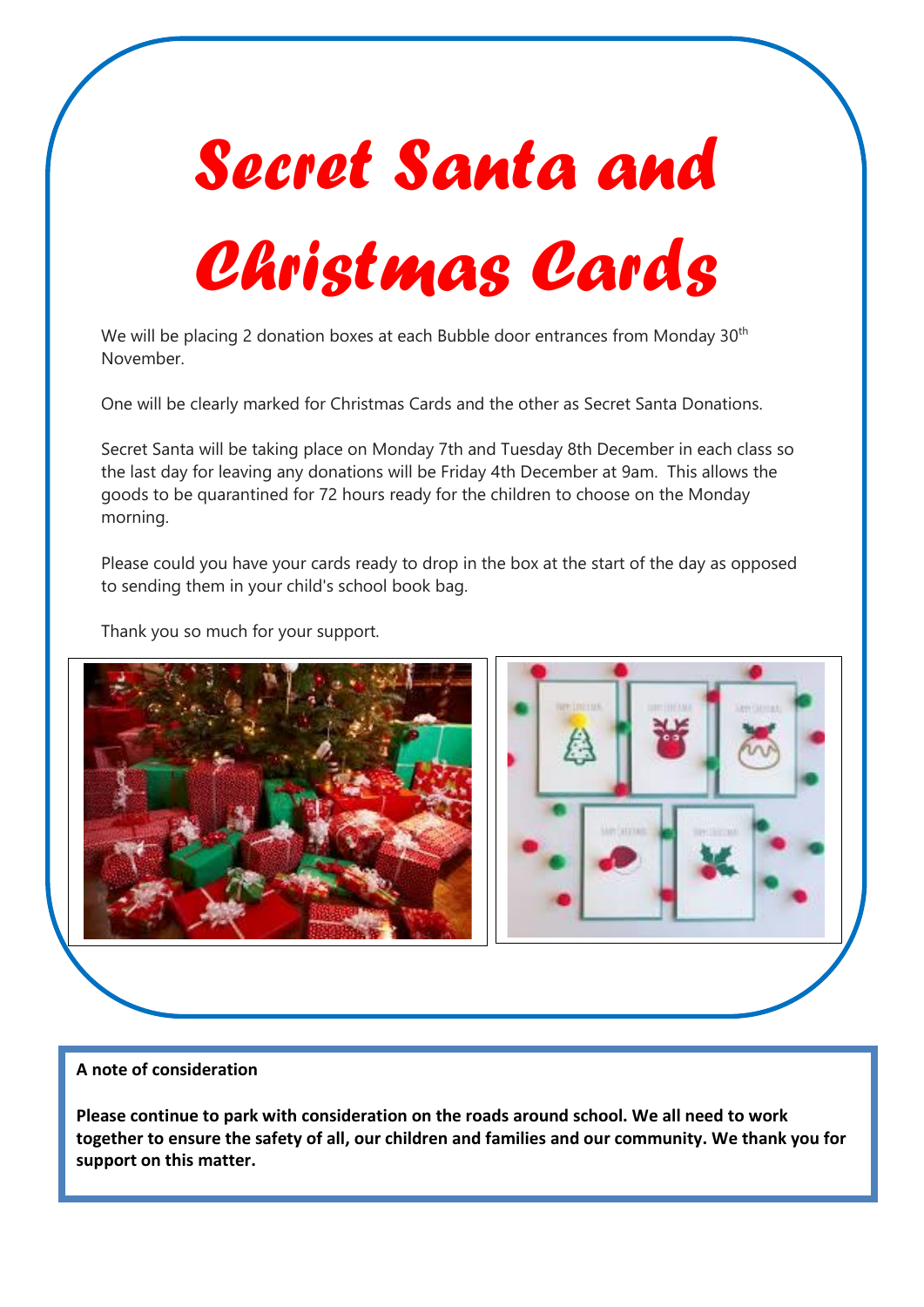

#### **Autumn Term Diary Dates**

| 26 <sup>th</sup> Nov      | <b>Oak Class Assembly</b>             |
|---------------------------|---------------------------------------|
| 3 <sup>rd</sup> December  | Birch Class Assembly - details<br>TBC |
| $w/b$ $7th$               |                                       |
| December                  | Rewind to Christmas for Year 4        |
| 16 <sup>th</sup> December | <b>Christmas Dinner and Party Day</b> |
|                           |                                       |
| 17 <sup>th</sup> December | <b>Nativity and Carol Service</b>     |
| 18 <sup>th</sup> December | Last Day of Term                      |

## **P.E Days**

Please ensure your children come dressed in full P.E. kit including trainers. P.E. days are as follows.

| <b>Class</b>   | Day;      |
|----------------|-----------|
| <b>Blossom</b> | Monday    |
|                | Friday    |
| Willow         | Tuesday   |
|                | Friday    |
| <b>Birch</b>   | Tuesday   |
|                | Wednesday |
| Oak            | Monday    |
|                | Thursday  |



# **Skipton Food Bank**

Please watch out for our Advent display to support our continued effort for Skipton Food Bank. We have received a lovely message from them today thanking our children, families and community for our support.

........